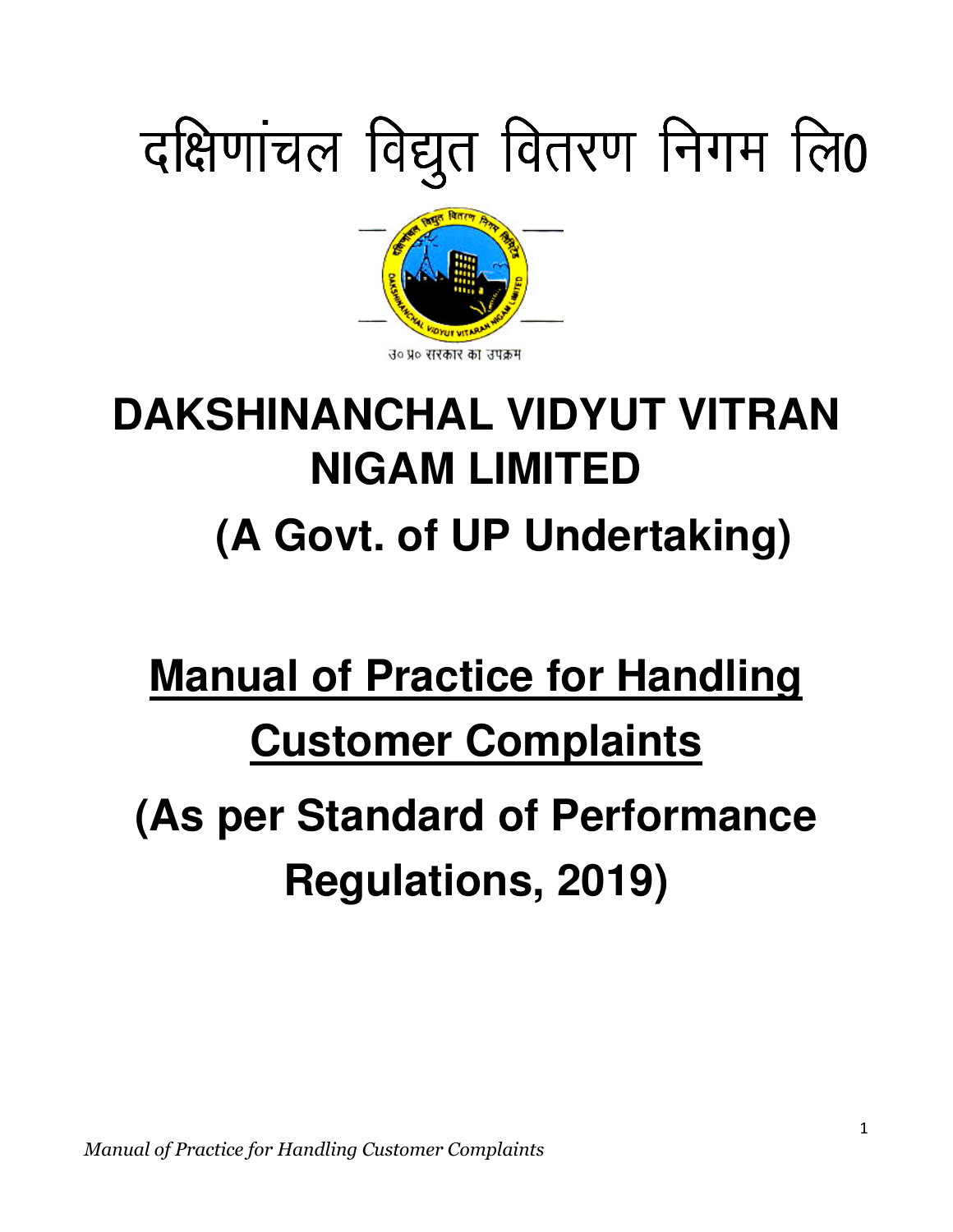### DAKSHINANCHAL VIDYUT VITRAN NIGAM LIMITED (A Govt. of UP Undertaking)

#### (Urja Bhavan, NH-2(Agra-Delhi Bypass Road), Sikandra, Agra-282007)

#### Manual of Practice for Handling Customer Complaints

#### 1. About Us:

After the enactment of the Electricity Act 2003, Uttar Pradesh Power Corporation Limited (UPPCL), [created in January 2000, under the first reforms transfer scheme, unbundling erstwhile UPSEB], was further unbundled under Uttar Pradesh Transfer of Distribution Undertaking Scheme 2003 and Dakshinanchal Vidyut Vitran Nigam Limited (DVVNL) was created, as one of the four Discoms, to undertake distribution and supply of electricity in the areas under their respective zones specified in the scheme.

DVVNL, a company incorporated under the Companies Act, 1956 and having its registered office at Urja Bhavan, NH-2 (Agra-Delhi Bypass Road), Sikandra, Agra-282007, started functioning as an independent Distribution company in June 2003. DVVNL is responsible for carrying out the business of Distribution of electricity within its Area of Supply, which include 21 districts of Uttar Pradesh i.e., Agra, Mathura, Mainpuri, Aligarh, Hathras, Etawah, Etah, Farrukhabad, Firozabad, Kanpur City, Kanpur rural, Banda, Jhansi, Kannauj, Auraiya, Jalaun Urai, Hamirpur, Mahoba, Lalitpur, Chitrakoot, Kanshiram Nagar. DVVNL covers an area of 31,34.95 Sq. Kms.

#### 2. Objective of the Manual:

DVVNL is a public service utility company, responsible for providing 24X7 reliable and quality power supply to consumers in its area of supply. This Manual provides a detailed information on key services required by the consumers, information on procedure for filing of service requests and complaints, time limits to deliver these services or address consumer complaints and also guaranteed standards of performance along with compensation structure in accordance with the Uttar Pradesh Electricity Regulatory Commission (Standard of Performance) Regulations, 2019 and Uttar Pradesh Supply Code. This Manual is prepared in Hindi and English languages and is available for reference of consumers at every office of DVVNL and also downloadable from its website www.dvvnl.org.

#### 3. Key Documents:

The following documents are readily available at all our offices, customer care centers and on our website, for reference and information of consumers: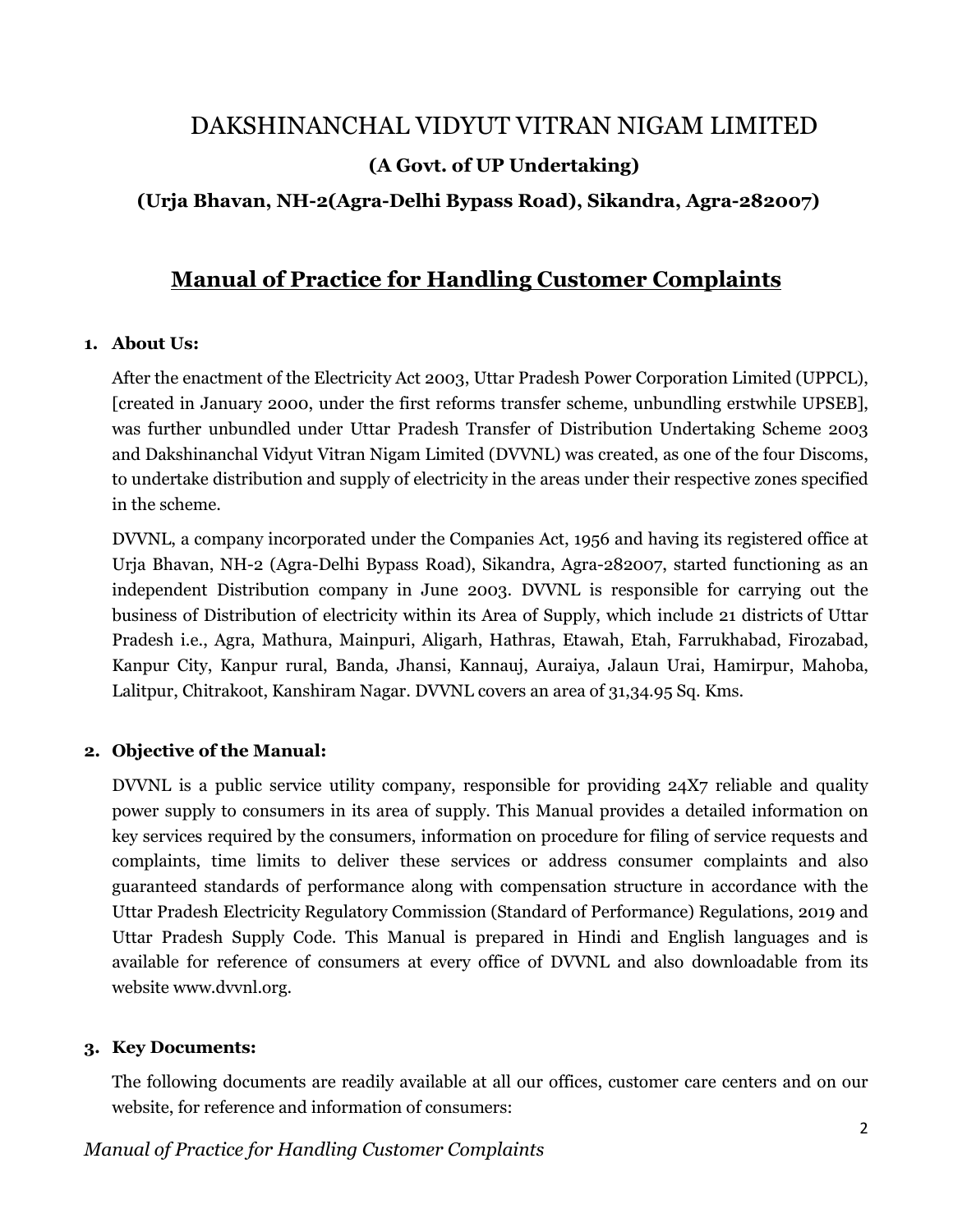- Manual of Practice for Handling Customer Complaints
- Approved Tariff Schedule
- Forms for various consumer services under the Regulations, with prescribed fee, if any
- Proforma for complaint filing and compensation
- List of officers with contact numbers for redressal of complaints

#### 4. Modes/Channels:

The following modes/channels are available to our consumers to contact DVVNL for filing request for services and complaints:

- 24x7 Toll Free Number: 1912, 1800-180-3023
- Mobile Nos./ Land line Nos.: Annexure-I
- Custumer Complaint Centers (As Annexure-I)
- Dedicated Email Id: dvvnlccc@gmail.com
- Website: dvvnl.org
- Mobile App: e-nivaran

It may be noted that all modes/channels are not available for all types of service requests or complaints. For selecting appropriate mode/channel for registering their service requests or complaints, the consumers may refer to the following matrix:

|                                                         | <b>Channel / Mode of submitting Requests/Complaints</b> |                             |                                                |                                     |                      |                                 |
|---------------------------------------------------------|---------------------------------------------------------|-----------------------------|------------------------------------------------|-------------------------------------|----------------------|---------------------------------|
| <b>Nature of Service Requests/</b><br><b>Complaints</b> | <b>24x7 Toll</b><br>Free No.                            | Mobile/<br><b>Land line</b> | <b>Costumer</b><br>Complaint<br><b>Centers</b> | <b>Dedicated</b><br><b>Email Id</b> | <b>Mobile</b><br>App | <b>Any Other</b><br><b>Mode</b> |
| <b>As per SoP Regulations</b>                           |                                                         |                             |                                                |                                     |                      |                                 |
| Normal Fuse off                                         |                                                         |                             |                                                |                                     |                      |                                 |
| <b>Voltage Fluctuations</b>                             |                                                         |                             |                                                |                                     |                      |                                 |
| Overhead line/cable breakdowns                          |                                                         |                             |                                                |                                     |                      |                                 |
| Underground cable breakdowns                            |                                                         |                             |                                                |                                     |                      |                                 |
| Distribution transformer failure                        |                                                         |                             |                                                |                                     |                      |                                 |
|                                                         |                                                         |                             |                                                |                                     |                      |                                 |
| As per Supply Code                                      |                                                         |                             |                                                |                                     |                      |                                 |
| New Connection                                          |                                                         |                             |                                                |                                     |                      |                                 |
| Load Modification                                       |                                                         |                             |                                                |                                     |                      |                                 |
| Disconnection                                           |                                                         |                             |                                                |                                     |                      |                                 |
| Reconnection                                            |                                                         |                             |                                                |                                     |                      |                                 |
| <b>Transfer of Ownership</b>                            |                                                         |                             |                                                |                                     |                      |                                 |
| <b>Change of Category</b>                               |                                                         |                             |                                                |                                     |                      |                                 |
| Shifting of meters/service lines                        |                                                         |                             |                                                |                                     |                      |                                 |
| Meter related                                           |                                                         |                             |                                                |                                     |                      |                                 |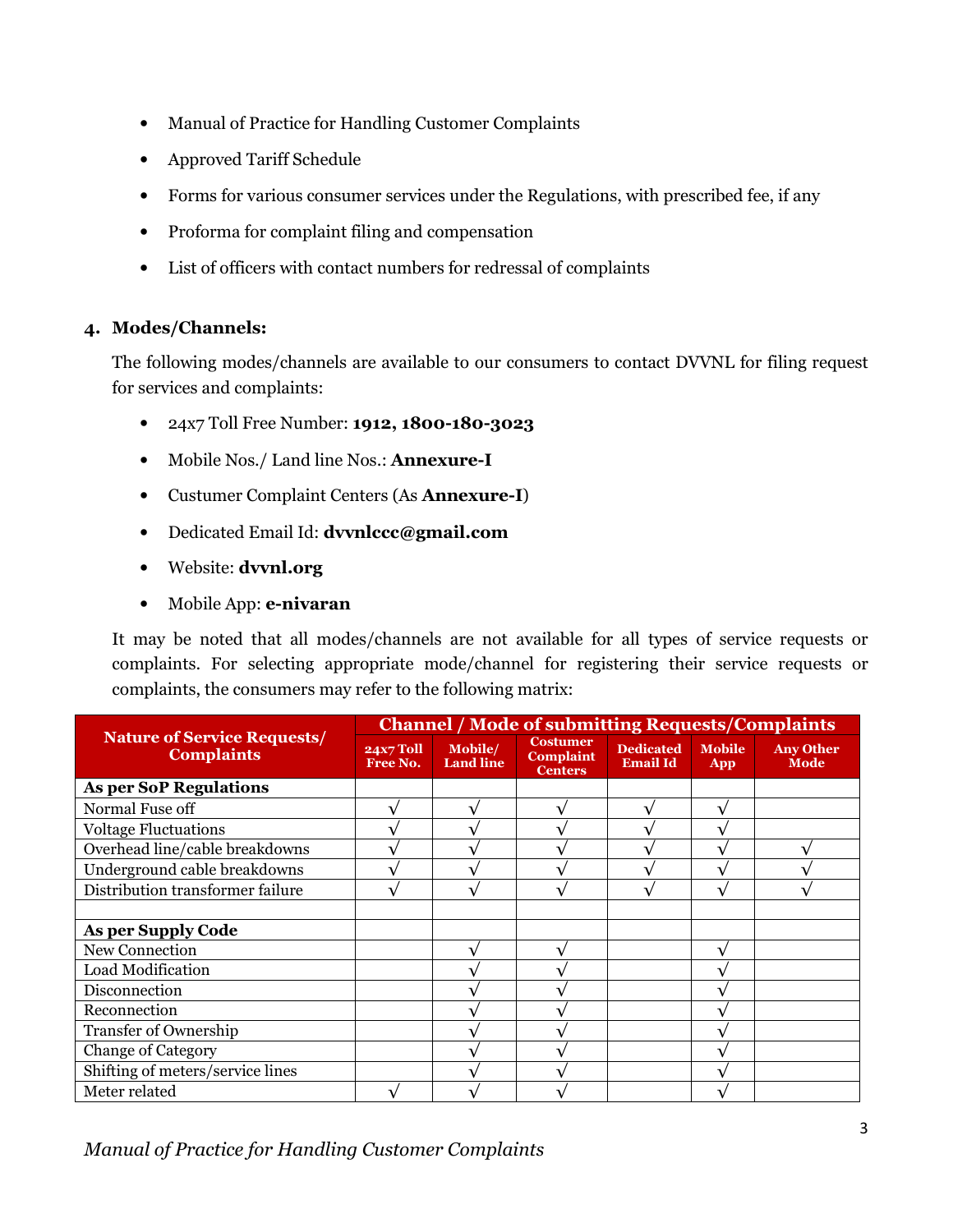|                                                         | <b>Channel / Mode of submitting Requests/Complaints</b> |                             |                                                       |                                     |                      |                                 |
|---------------------------------------------------------|---------------------------------------------------------|-----------------------------|-------------------------------------------------------|-------------------------------------|----------------------|---------------------------------|
| <b>Nature of Service Requests/</b><br><b>Complaints</b> | <b>24x7 Toll</b><br>Free No.                            | Mobile/<br><b>Land line</b> | <b>Costumer</b><br><b>Complaint</b><br><b>Centers</b> | <b>Dedicated</b><br><b>Email Id</b> | <b>Mobile</b><br>App | <b>Any Other</b><br><b>Mode</b> |
| <b>Bill related</b>                                     |                                                         |                             |                                                       |                                     |                      |                                 |
| Payment related                                         |                                                         |                             |                                                       |                                     |                      |                                 |
| Theft Reporting                                         |                                                         |                             |                                                       |                                     |                      |                                 |
| Any other                                               |                                                         |                             |                                                       |                                     |                      |                                 |

Above mentioned columns and ticks ( $\sqrt{ }$ ) are only indicative and facilities on marked / un marked mode may be available / may not be available depending on the infrastructure available and process requirements of requests/complaints.

- 5. Process for lodging complaints: Detailed step-wise procedure for filing of service requests/complaints as per Regulation 7 of UPERC (Standard of Performance) Regulations, 2019 is as follows:
	- a) Consumer to register a service request/complaint through mode/channel as mentioned in the above table.
	- b) The Consumer shall provide the account number or registered mobile number at the time of registration of the Complaint. No service request/complaint shall be registered in case no such information is provided by the consumer.
	- c) A service request/complaint number shall be generated and issued for complaint registered by the Consumer.
	- d) The service request/complaint number shall be communicated to the Consumer within 30 minutes of receiving the service request/complaint number, through the same mode as employed by the Consumer for registration of service request/complaint number.
	- e) In case of registration of service request/complaint through telephone, the service request/complaint number shall be provided immediately to the Consumer on the call itself.
	- f) In case mobile number and/ or email-id of the Consumer has been registered, the service request/complaint details shall also be sent through SMS and e-mail to the registered mobile number and e-mail id of the Consumer within 30 minutes on receiving the service request/complaint.

#### 6. Time limit for resolving consumer complaints:

Following table provides the time limit to resolve the consumer complaints as specified in the UPERC (Standard of Performance) Regulations, 2019.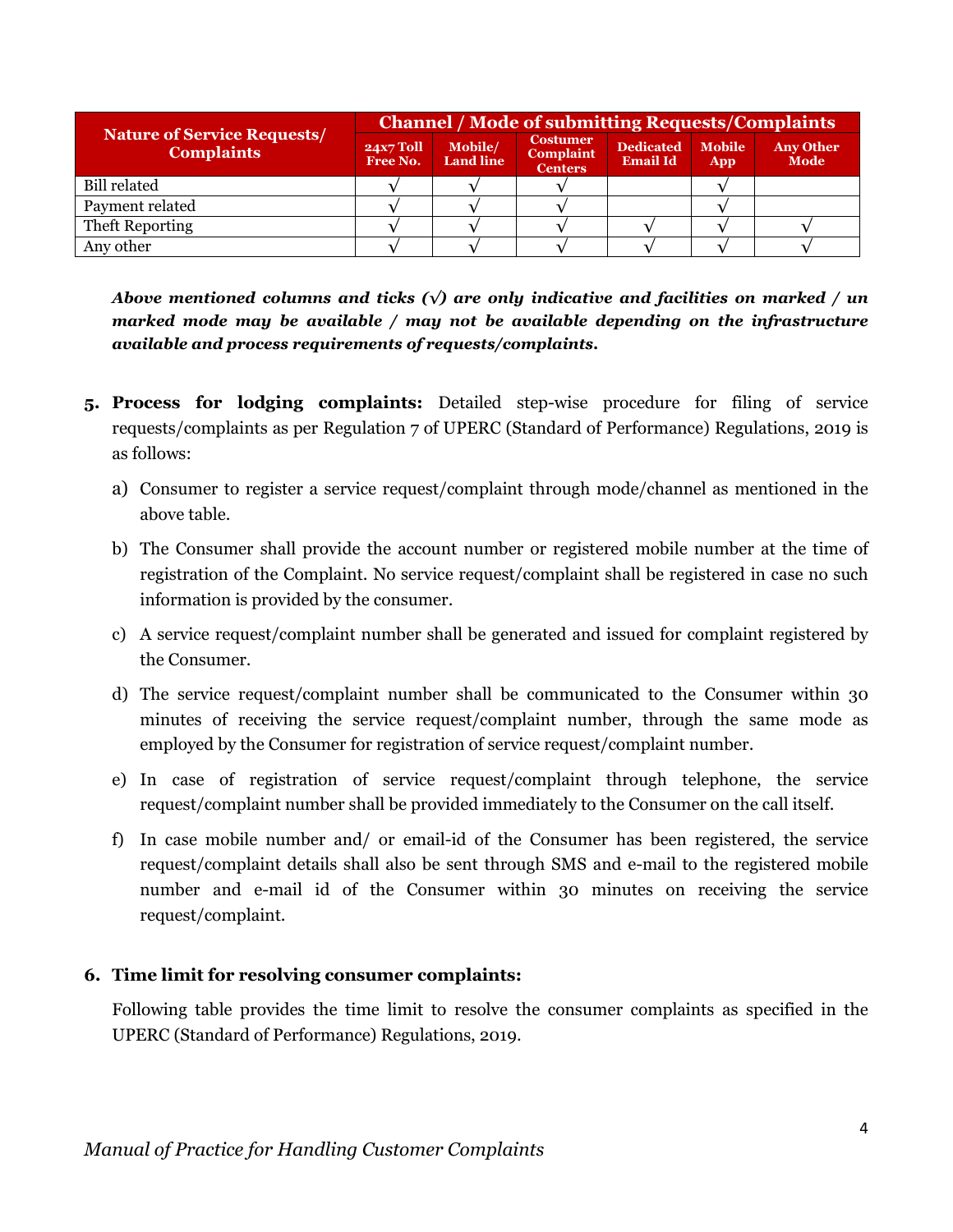| S.no           | <b>Nature of Complaint</b>          | <b>Time Limit for resolution</b>              |                                                |                                             |  |
|----------------|-------------------------------------|-----------------------------------------------|------------------------------------------------|---------------------------------------------|--|
|                |                                     | <b>Class I Cities</b>                         | <b>Urban Areas</b>                             | <b>Rural Areas</b>                          |  |
| 1              | Normal Fuse off                     | within 2 hours                                | Within 4 hours                                 | Within 6 hours                              |  |
| $\overline{2}$ | Overhead line/cable<br>breakdowns   | within 2 hours                                | within 3 hours                                 | within 24 hours                             |  |
| 3              | Underground cable<br>breakdowns     | within 12 hours                               | within 12 hours                                | within 48 hours                             |  |
| $\overline{4}$ | Distribution transformer<br>failure | within 6 hours                                | within 8 hours                                 | within 48 hours                             |  |
| 5              | Shifting of meters/service<br>lines | within 7 days of<br>receipt of<br>application | within 10 days of<br>receipt of<br>application | within 15 days of<br>receipt of application |  |

In addition to above, in case of interruption in power supply due to scheduled outages, other than the load-shedding, need to be notified at least 24 hours in advance to the Consumers.

#### 7. Quality of Supply

Voltage fluctuations: At the point of commencement of the supply to a consumer, voltage levels shall be maintained within the limits stipulated as under, with reference to the declared voltage:

| <b>Voltage level</b>             | Level to be maintained         |
|----------------------------------|--------------------------------|
| Low Voltage (440 V)              | within $6\%$ and $-6\%$        |
| High Voltage (11 KV-33 KV)       | within $6\%$ and $-9\%$        |
| Extra High Voltage (above 33 KV) | within $+10\%$ and $-12.5\%$ . |

Time Limit for voltage related complaint resolution: In case of a voltage related complaint, the time limit to resolve the same, as specified in the UPERC (Standard of Performance) Regulations, 2019 is specified as follows:

| <b>Complaint related to supply voltage</b><br><b>(Specific Condition)</b> | <b>Time for resolution</b>           |
|---------------------------------------------------------------------------|--------------------------------------|
| If the fault is identified to a local problem on the<br>transformer       | within 2 days of original complaint  |
| No expansion/enhancement of the network is involved                       | within 10 days of original complaint |
| Up-gradation of the distribution system is required                       | within 120 days                      |

All other service requests/complaints not specifically mentioned in the UPERC (Standard of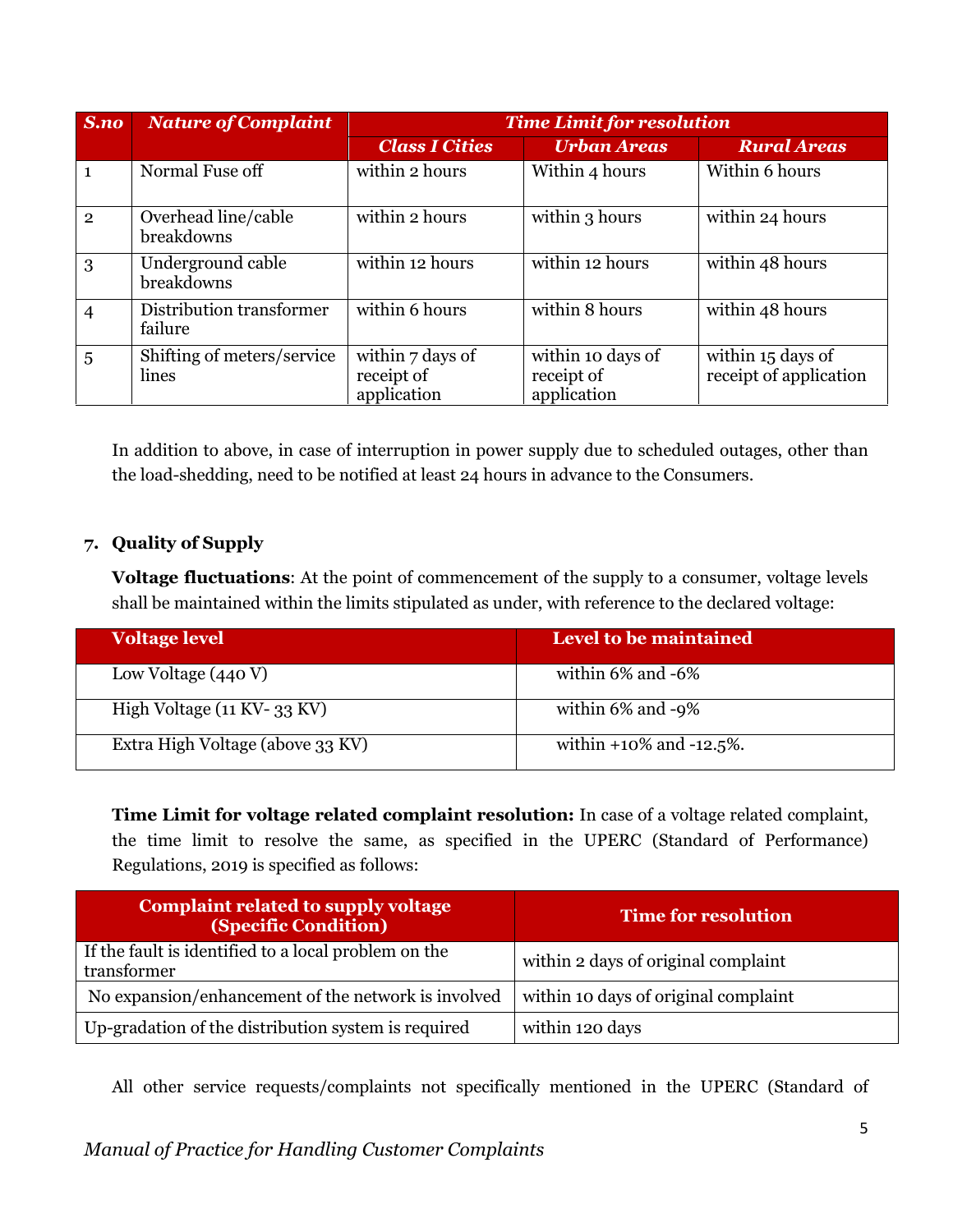Performance) Regulations, 2019 shall be resolved as per UP Supply Code or any other applicable Regulations of the Hon'ble UPERC.

#### 8. Compensation Mechanism:

If DVVNL fails to meet the guaranteed standards of performance as specified in Schedule-I of the UPERC (Standards of Performance) Regulations, 2019, DVVNL shall pay compensation to the affected person upon lodging of a claim for compensation, as specified in Schedule-III of these Regulations (refer Annexure-II).

Following steps need to be followed by the consumer for claiming compensation in case DVVNL fails to comply by the standards of performance:

- a) After the resolution of the complaint or in case the complaint is pending to be resolved for more than two weeks, the consumer shall lodge claim for compensation as per the modes in Regulations 7.1.1 (refer Annexure-III for the Format).
- b) Such claim shall be made by the consumer within 60 days after the date of resolution of the complaint. The consumer shall provide the account number at the time of registration of the claim.
- c) The compensation claim number shall be communicated to the consumer through the same mode as employed by the consumer for lodging claim for compensation.
- d) In case of lodging of claim for compensation through telephone, the compensation claim number shall be provided immediately to the consumer on call.
- e) In case mobile number and/ or email-id of the Consumer has been registered, the compensation claim number shall be sent through SMS and e-mail to the registered mobile number and e-mail id of the consumer.
- f) It may be noted that in case the Consumer has any arrear, beyond 30 days, on the date of filing the claim for compensation then no compensation shall be payable to the consumer.
- g) Further, if there is a stay order by any Court, Forum Tribunal, or by the Commission, staying the recovery of any dues from consumer and during the operating period of any such order compensation shall become due but shall be payable to the Consumer only after the final decision of the case.
- h) In case of failure of DVVNL to provide the compensation to the consumer within 45 days from the date of lodging of claim or the consumer is not satisfied with the decision of DVVNL, then the consumer may approach Consumer Grievance Redressal Forum (CGRF) of area of jurisdiction for redressal within 60 days.
- i) The list of CGRF with area of jurisdiction within DVVNL License area are provided in Annexure-IV.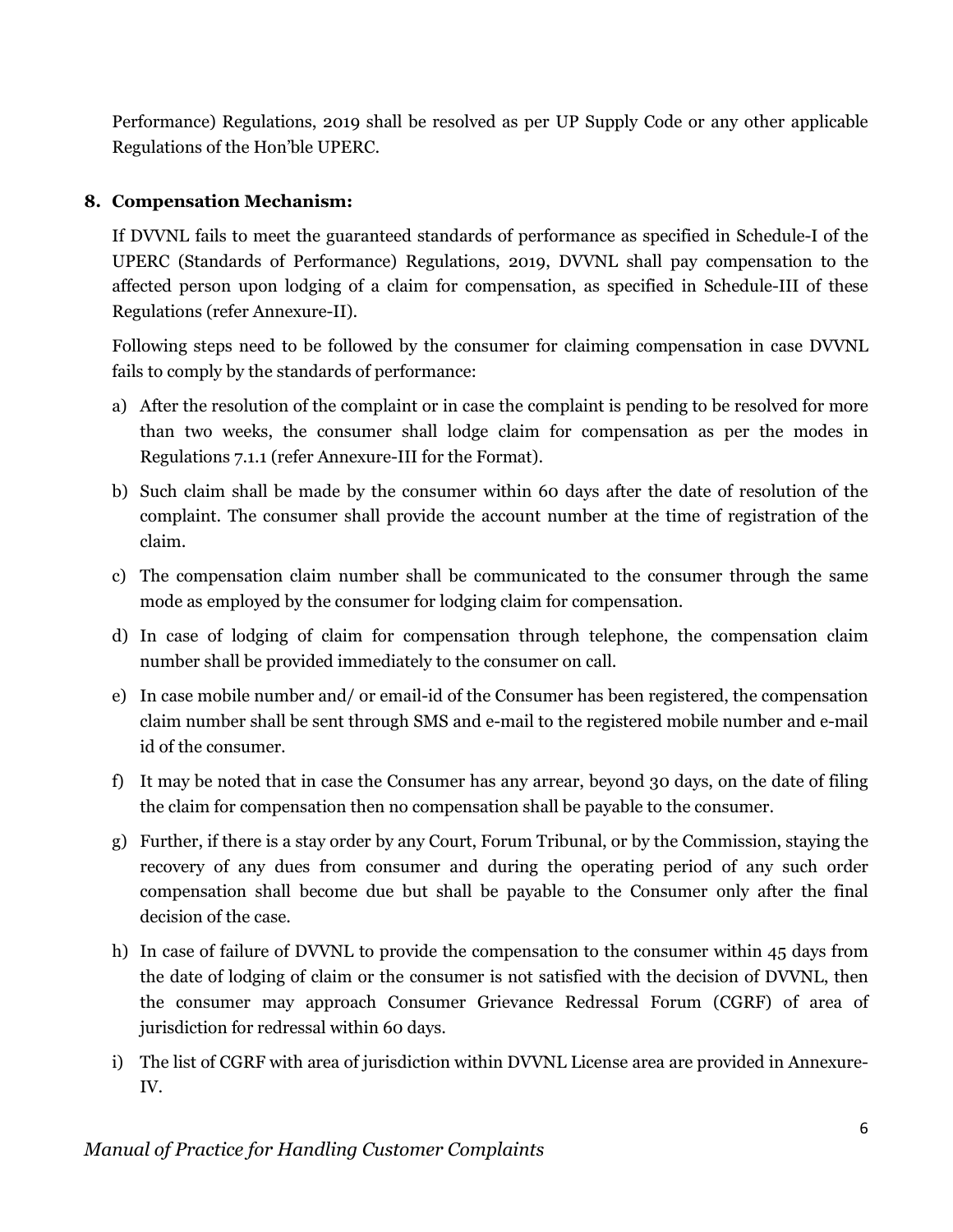#### Annexure-I

| S.No.                                                                                            | <b>Address</b>                                                        | <b>Officer in Charge</b>                            | <b>Contact Number</b>       |  |  |
|--------------------------------------------------------------------------------------------------|-----------------------------------------------------------------------|-----------------------------------------------------|-----------------------------|--|--|
|                                                                                                  | Office of Chief Engineer<br>(D) Agra, DVVNL,<br>Gailana Road Opposite | Pawan Kumar<br>Agarwal SE(IT),<br><b>DVVNL</b> Agra | 0562-2581069,<br>9412719669 |  |  |
|                                                                                                  | ISBT, Agra                                                            |                                                     |                             |  |  |
| Exclusive dedicated staff is being planned at district Level, under each<br>Distribution Circle. |                                                                       |                                                     |                             |  |  |

List of Customer Care Centers of DVVNL

There is a system of manual registering of complaints at each Distribution Sub Stn. The complaints may be made at Sub Division, Division, Circle and Zone level, which are responded immediately.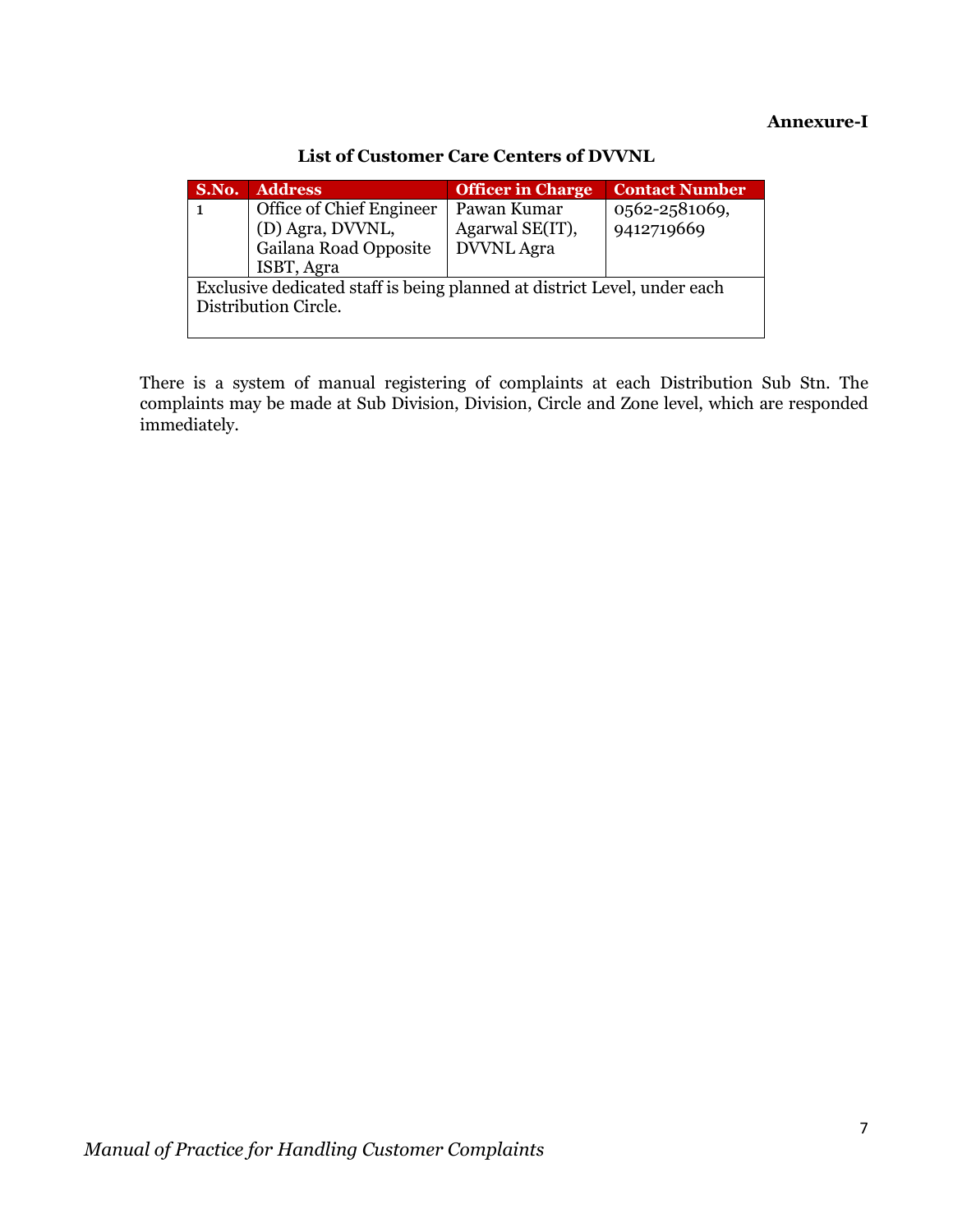#### Annexure-II

#### Compensation payable as per Schedule-III of UPERC (Standards of Performance) Regulations, 2019

[Regulation 18 (Schedule-III) of UPERC (Standards of Performance) Regulations, 2019]

| <b>Parameter</b>                                                                                                                                  | <b>Compensation</b><br>payable to<br>individual in case<br>event affects<br>single consumer<br>(in Rs.) (in case of<br>each fault) |
|---------------------------------------------------------------------------------------------------------------------------------------------------|------------------------------------------------------------------------------------------------------------------------------------|
| <b>Operation of Call Centre</b>                                                                                                                   |                                                                                                                                    |
| First response against a Consumer Call                                                                                                            | 50                                                                                                                                 |
| Registration of Consumer Call and issue of complaint (Unique Identification<br>Number) number                                                     | 50                                                                                                                                 |
| <b>Hours of Power Supply</b>                                                                                                                      |                                                                                                                                    |
| If Consumer gets lesser supply than scheduled supply on monthly basis as per<br>regulation 16.2.5                                                 | Class-I Cities: Rs.<br>$20/$ kW/ hr on<br>monthly basis<br>Urban: Rs. 20/<br>kW/hr<br>Rural: Rs. 10/ kW/<br>hr                     |
| <b>Restoration of Supply</b>                                                                                                                      |                                                                                                                                    |
| <b>Interruption /Failure of Power Supply:</b> Subject to the provision of force<br>majure of clause 9.1 ESC                                       |                                                                                                                                    |
| Normal fuse off:                                                                                                                                  | 50 / day                                                                                                                           |
| Overhead Line/Cable Breakdowns:                                                                                                                   | 100 / day                                                                                                                          |
| Underground Cable Breakdown:                                                                                                                      | 100 / day                                                                                                                          |
| Distribution Transformer Failures: Rural Areas                                                                                                    | 150 / day                                                                                                                          |
| Major failure involving Power Transformer (33 kV and above)                                                                                       |                                                                                                                                    |
| <b>Quality of Supply</b>                                                                                                                          |                                                                                                                                    |
| Voltage fluctuations in case no expansion/augmentation of network required and<br>includes fault identified to a local problem on the transformer | 50 / day                                                                                                                           |
| Voltage fluctuations in case expansion/augmentation of network required                                                                           | 100 / day                                                                                                                          |
| Voltage fluctuations in case erection of substation required                                                                                      | 250 / day                                                                                                                          |
| <b>Voltage Variation</b>                                                                                                                          |                                                                                                                                    |
| LV +6% and -6%                                                                                                                                    | 50 / day                                                                                                                           |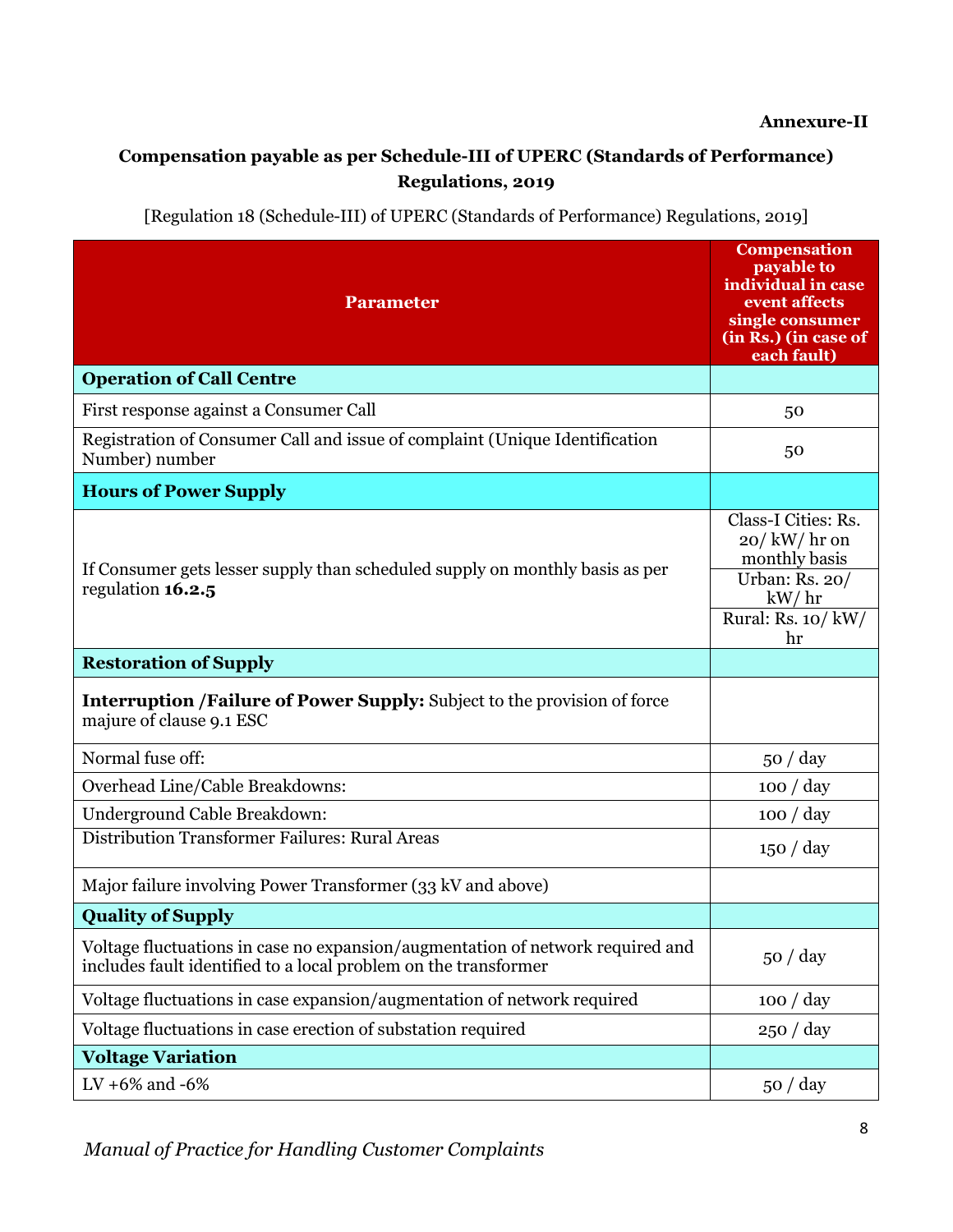| <b>Parameter</b>                                                                                        | <b>Compensation</b><br>payable to<br>individual in case<br>event affects<br>single consumer<br>(in Rs.) (in case of<br>each fault) |
|---------------------------------------------------------------------------------------------------------|------------------------------------------------------------------------------------------------------------------------------------|
| $HV +6\%$ and -9%                                                                                       | 50 / day                                                                                                                           |
| EHV +10% and -12.5%                                                                                     | 50 / day                                                                                                                           |
| New connection/additional load/temporary connection for<br>consumers                                    |                                                                                                                                    |
| LT Connection where pole exists                                                                         | 50 / day                                                                                                                           |
| LT Connection where new pole required                                                                   | 50 / day                                                                                                                           |
| For HT Connection Where works are required:                                                             |                                                                                                                                    |
| For Loads at 400 volts                                                                                  | 50 / day                                                                                                                           |
| For Loads at 11 kV                                                                                      | 50 / day                                                                                                                           |
| For Loads at 33 kV                                                                                      | 50 / day                                                                                                                           |
| For Loads at 132 kV                                                                                     | 50 / day                                                                                                                           |
| For Un-electrified areas:                                                                               |                                                                                                                                    |
| Where augmentation from newly existing work is possible                                                 | 50 / day                                                                                                                           |
| Where a new work or grid needs to be laid                                                               | 50 / day                                                                                                                           |
| In case of Isolated Consumer                                                                            | 50 / day                                                                                                                           |
| New connection/additional load where supply can be provided from existing<br>network                    | 100 / day                                                                                                                          |
| New connection/ additional load where supply can be provided after<br>extension/augmentation of network | 250 / day                                                                                                                          |
| Erection of substation to extend supply                                                                 | 500 / day                                                                                                                          |
| Issue of temporary connection                                                                           | 100 / day                                                                                                                          |
| Shifting of meters/service lines                                                                        |                                                                                                                                    |
| Shifting of meter/service lines in same premises                                                        | 50 / day                                                                                                                           |
| <b>Meter complaints</b>                                                                                 |                                                                                                                                    |
| <b>Meter Reading</b>                                                                                    | 200 / day                                                                                                                          |
| Replacement of defective meter after test report                                                        | 50 / day                                                                                                                           |
| Replacement of burnt meter                                                                              | 50 / day                                                                                                                           |
| Transfer of ownership, change of category                                                               |                                                                                                                                    |
| Title, transfer of ownership and conversion of services                                                 | 50 / day                                                                                                                           |
| Change of category                                                                                      | 50 / day                                                                                                                           |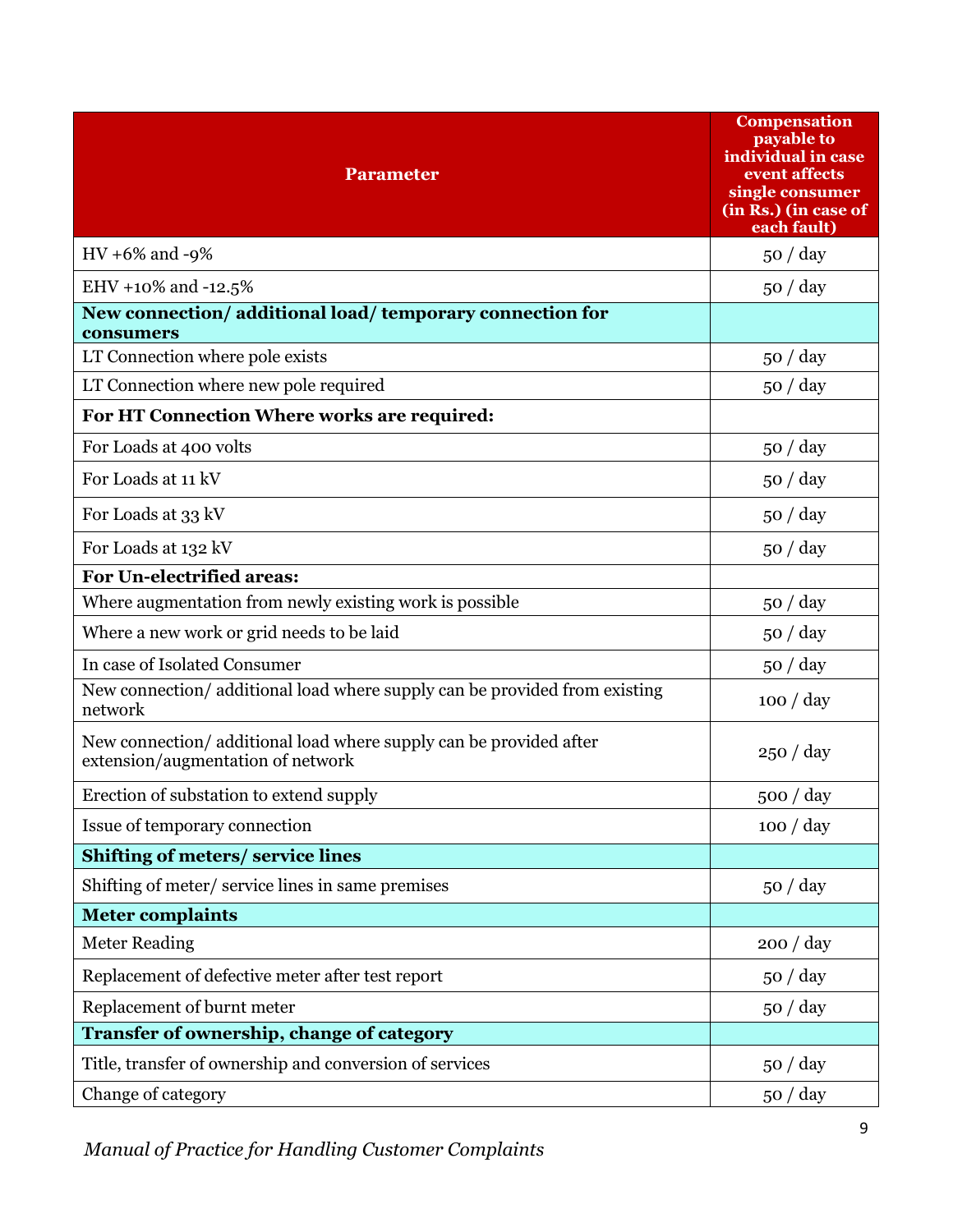| <b>Parameter</b>                                                                     | <b>Compensation</b><br>payable to<br>individual in case<br>event affects<br>single consumer<br>(in Rs.) (in case of<br>each fault) |
|--------------------------------------------------------------------------------------|------------------------------------------------------------------------------------------------------------------------------------|
| <b>Consumer bill complaint</b>                                                       |                                                                                                                                    |
| Billing complaint resolution                                                         | 50 / day                                                                                                                           |
| <b>Billing</b>                                                                       |                                                                                                                                    |
| Reduction / Enhancement of load                                                      | 50 / day                                                                                                                           |
| Termination of agreement                                                             | 50 / day                                                                                                                           |
| Carry forward of fictitious arrear                                                   | 100 / cycle                                                                                                                        |
| <b>Disconnection of supply</b>                                                       |                                                                                                                                    |
| Disconnection of supply (Permanent Disconnection) after payment of dues              | 50 / day                                                                                                                           |
| Refund of security deposit etc.                                                      | 50 / day                                                                                                                           |
| Issue of no dues certificate                                                         | 50 / day                                                                                                                           |
| Reconnection of supply following disconnection due to non-payment<br>of bills        |                                                                                                                                    |
| Reconnection (on temporary disconnection) after removal of cause of<br>disconnection | 50 / day                                                                                                                           |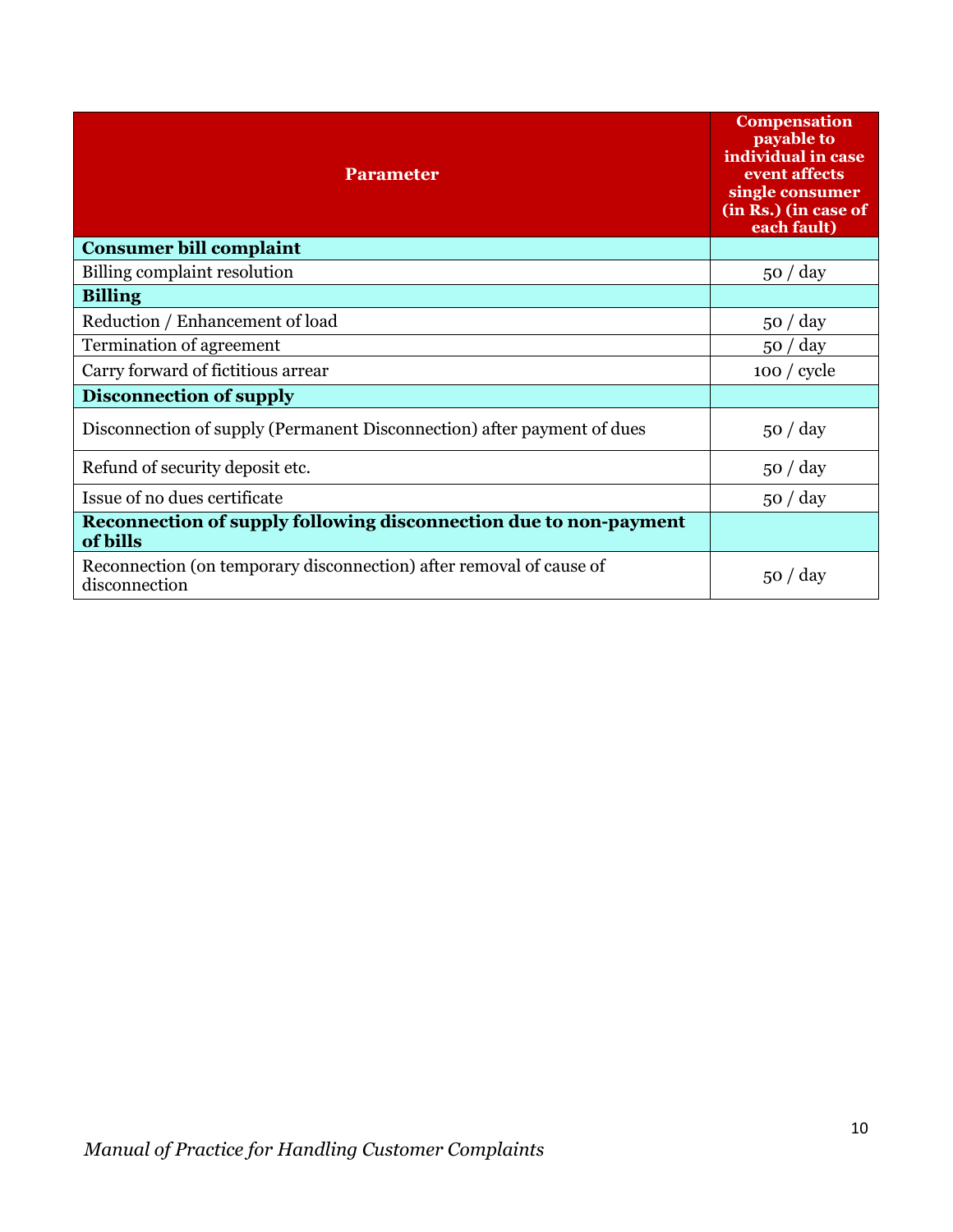Format for Application for claiming compensation amount by the affected consumer [Refer Regulation 8.1 of UPERC (Standards of Performance) Regulations, 2019] Name of Distribution Licensee: Dakshinanchal Vidyut Vitaran Nigam Limited

| $\mathbf{1}$   | Name of the consumer                                 |  |
|----------------|------------------------------------------------------|--|
| $\overline{2}$ | <b>Consumer Account Number</b>                       |  |
| 3              | Address of the Premises of the Connection            |  |
| $\overline{4}$ | Registered Mobile No.                                |  |
| 5              | Nature of Complaint in Brief                         |  |
| 6              | <b>Complaint Number</b>                              |  |
| $\overline{7}$ | Date and time of registration of Complaint           |  |
| 8              | Date and time when the complaint was attended        |  |
| 9              | Standard time within which the complaint is to be    |  |
|                | attended to as per Standards of Performance (Specify |  |
|                | Hours/Days)                                          |  |
| 10             | Actual time taken to attend to complaint (Specify    |  |
|                | Hours/Days)                                          |  |
| 11             | Compensation claimed as per Standards of Performance |  |
|                | Regulations                                          |  |